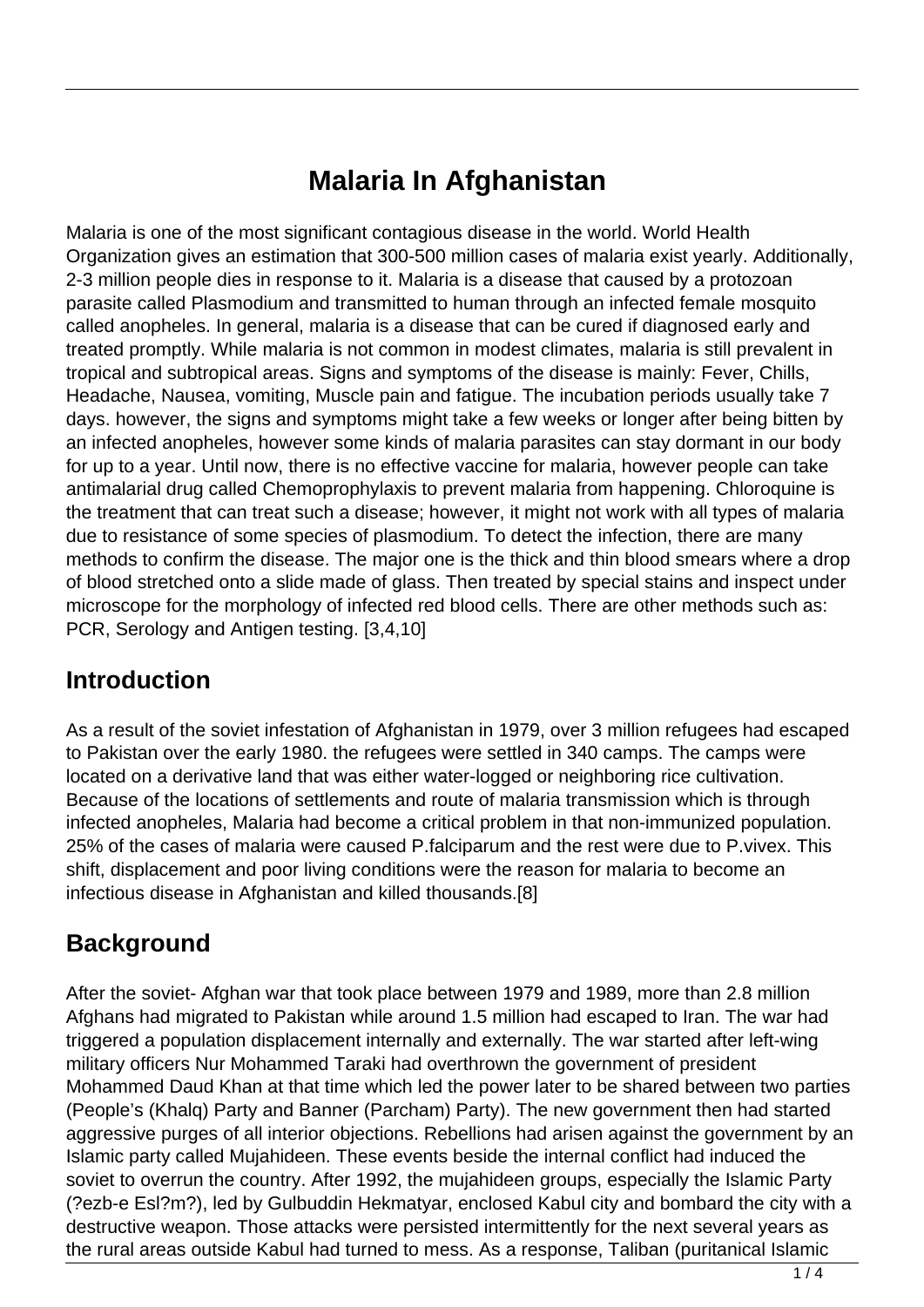group) that led by a former mujahideen leader Mohammad Omar, was arisen in the fall of 1994 and took-over control of the country. the fighting was at a dead-end till 2001, when the Taliban refused the U.S. government request to extradite the Saudi Arabian expatriate Osama bin Laden, the commander of al-Qaeda, which had close relationships with the Taliban and was behind terrorist attacks against the United States, including September 11. Thereafter, U.S. had launched a series of military operations in Afghanistan that caused Taliban to be impower by early December. According to Adam Zeidan (2018), "Afghanistan was, by the end of the 20th century, one of the most heavily mined countries in the world, and vast quantities of unexploded ordnance littered the countryside" Due to this conflict and the following internal conflict, many infectious diseases had arisen and Malaria was the main. [1,7]

## **Epidemiology**

Malaria is seasonal and hypoendemic in majority of Afghanistan and neighbouring Pakistan, which includes the urban zones of Kabul and Jalalabad. In the rice-cultivation regions of eastern Afghanistan, transmission is at the highest levels and is mesoendemic. The malaria rises from April through November, with less cases reported in the winter. Plasmodium falciparum predominates from September through November, while P. vivax is responsible for the most of the cases during the rest of the malaria season. [7]

The total malaria cases in Afghanistan in 2002 was estimated to be 3 million incidences per year, the majority reside in Kundoz Province. Most of the cases were caused by a parasite called Plasmodium falciparum and P. vivax. Falciparum malaria which is transmitted by freshwater breeder (Anopheles superpictus) had been controlled while P.vivax remained highly endemic because it was associated with rice cultivation areas. Vivax was transmitted by endophilic and exophilic rice-field breeders. In 1970, the number of the cases with malaria recorded was between 40,000 and 80,000 per year. According to Michael K. Faulde, in emerging infectious disease, "During 1996–2001, from 202,767 to 395,581 malaria cases were reported annually, sharply increasing in 2002 and 2003 with 590,176 and 591,441 cases confirmed, respectively, and 3 million cases estimated annually". [6]

Many factors have played a role to an increased peril of malaria: governmental shut down wheel control, shelter insufficiency , increased numbers displaced people which have led to overcrowding, increased numbers of water pools from building of shelters or sanitation efforts due to environmental modification, shortage of affordable antimalarial drugs, the increase in parasite resistance of Plasmodium species to antimalarial medications and of the transmitter to pesticides, and an inflow of refugees to formerly stable areas of malaria endemicity. [7]

UNHCR has been adopted a rule for maintain malaria in these conflict areas. Insecticide spraying with lambdacyhalothrin and malathion has been used aggressively in a variety of trails and public health measures in the Afghan refugee camps in Pakistan and in nonrefugee zones in Pakistan. very effective control of P. vivax and P. falciparum could be achieved with spraying but demands organized, well-timed, and seasonal operation by local governments or sponsoring agencies. The effectiveness of spraying has been varied, but 1 series of study showed up to 37%–44% protective efficacy for P. vivax and 49%–56% for P. falciparum in the camps of refugee in the North West Frontier Province. Some have suggested that malathion might be less useful now (vs. lambdacyhalothrin) than in the past because of widespread resistance in A. stephensi and increasing resistance in A. subpictus and other species. Furthermore, spraying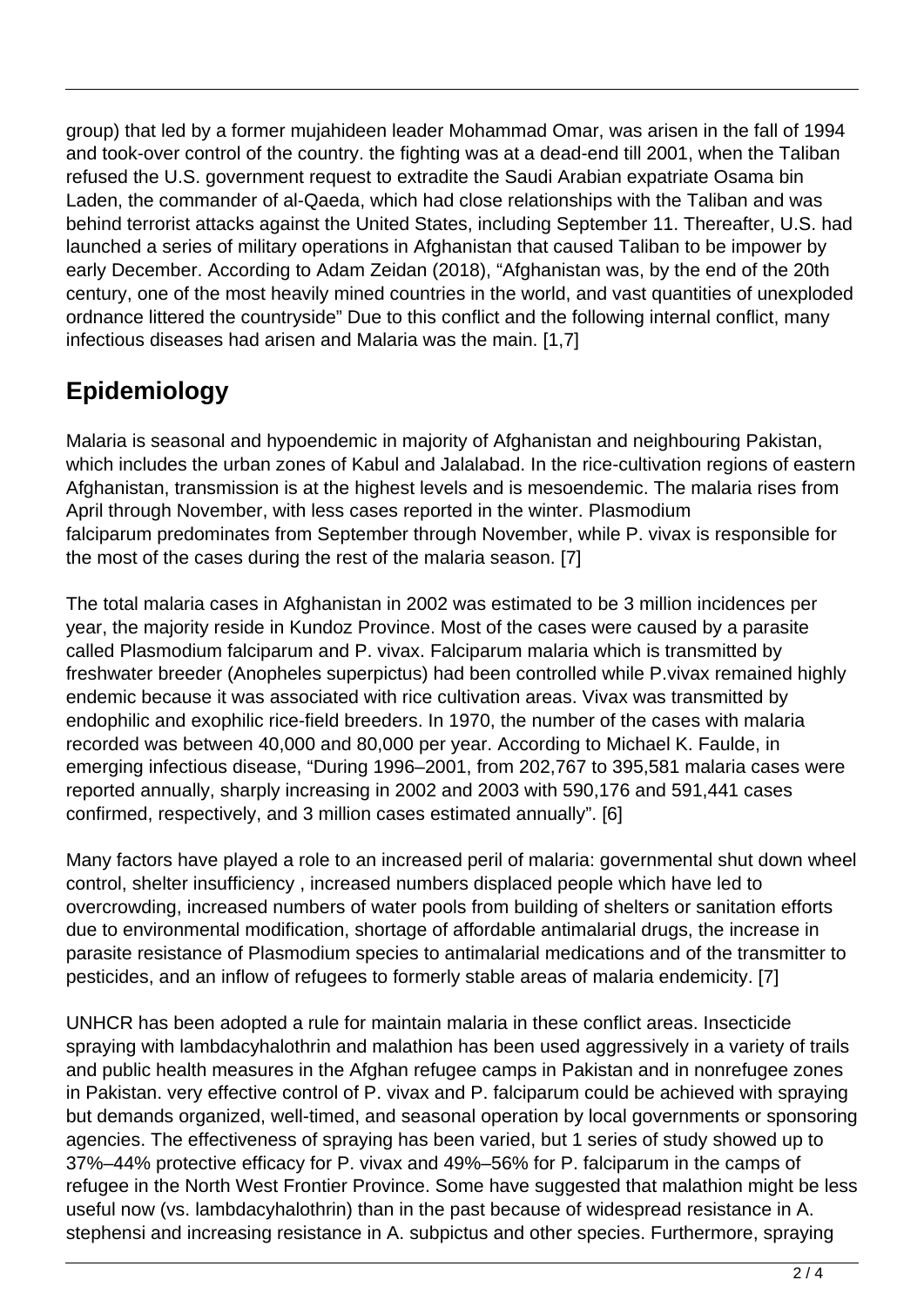within tents and compounds has been found to be effective and reduced the risk of P.falciparum malaria in nomadic Afghan refugee children from 50% to 16% by applying 0.5% emulsion of permethrin to the fly-sheeted ridgepole tents and was given to refugees by the United Nations High Commissioner for Refugees (UNHCR). Using an electric fan, pyrethroid-vaporizing mats, pyrethrum coils, permethrin-impregnated curtains and untreated curtains had a role of reducing the catches of blood-fed mosquitoes.[11]

The ongoing conflict in Afghanistan still exacting a heavy toll on the humanitarian postion in the country. As a result of the general rise in insecurity, humanitarian access to populations in need remains limited. By the end of 2017, out of a total population of approximately 34.5 million people, 14 million resided in the highest conflict-affected areas. The limited exist of humanitarian actors in conflict affected zones inhibits access to life-saving assistance for Afghanistan's most unprotected people. Long times of conflict and frequent natural disasters have left Afghanistan's people in a state of extreme vulnerability, with many people's experience mechanisms having been exhausted. The ongoing conflict also triggers these vulnerabilities through the ruin of livelihoods and the loss of livestock, increasing rates of communicable diseases, growing in displacement, persistence of human rights abuses, and higher crimes levels. Accordingly, in addition to the 3.3 million Afghans who were specified in late 2017 as having acute humanitarian needs in 2018, more 8.7 million Afghans were identified with chronic needs demanding long-term systemic actions. Recently, it was estimated that 474,000 people were newly displaced in 2017, a decreased from an estimated 653,000 in 2016, but an increase from the displacement levels reported in 2015 (around 335,000 persons). Between 1 January and 20 May 2018, an estimation of 114,995 people has reportedly been newly displaced.[11

In the ongoing conflict populations like Afghanistan are dependent on the long term nongovernmental organisations for the most of the basic health services. Over 70% of health-care services in Afghanistan are provided by such organisations. There is a need for a regenerate international commitment to basic health protection and assistance of war-affected populations and recognition of the importance of infectious diseases as major killers in such affected populations. Moreover, a need to better classify all people affected by conflict with a long-term perspective, and not just refugees and internally displaced people (IDP). The progress being made in peaceful building and reconstruction in Afghanistan offers hope for the future of the country and people. It is crucial that the international community take advantage of the opportunity to assist governments and partners in this country to rebuild its health-care systems. By targeting assistance on passing the key interventions for infectious diseases, preventable death and disease could be significantly reduced, while set in place the health systems that necessary in the long term for these and other disease interventions. [1]

### **References:**

- 1. Augustyn, Adam, et al., editors. "Afghan War." Afghan War, n.d., https://www.britannica.com/event/Afghan-War. Accessed 7 Oct. 2019.
- 2. Connolly, M. A., & Heymann, D. L. (2002). Deadly comrades: war and infectious diseases. The Lancet, 360. doi: 10.1016/s0140-6736(02)11807-1
- 3. CDC Malaria About Malaria Disease. (n.d.). Retrieved from https://www.cdc.gov/malaria/about/disease.html.
- 4. International travel and health. (2019, October 7). Retrieved from